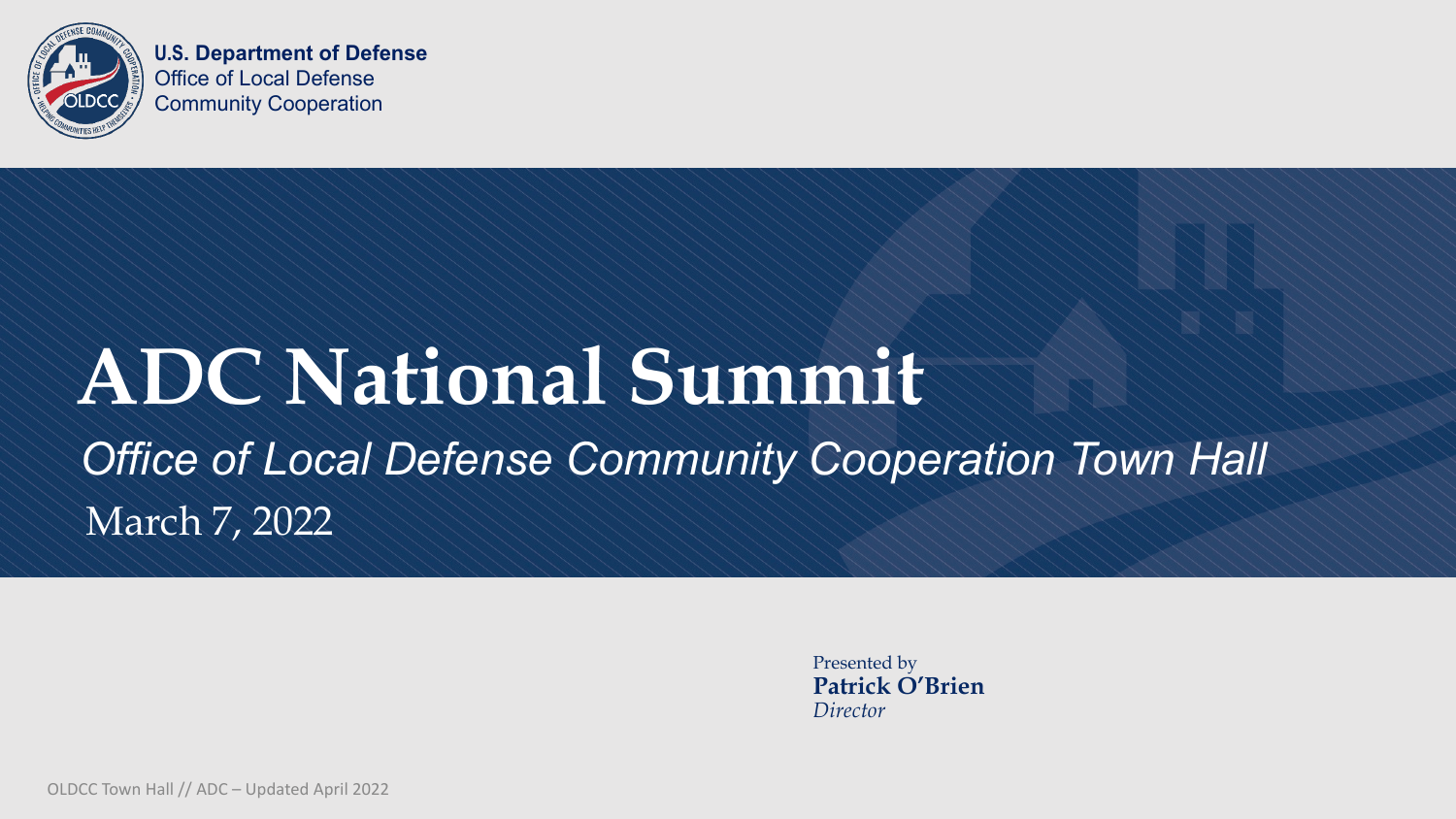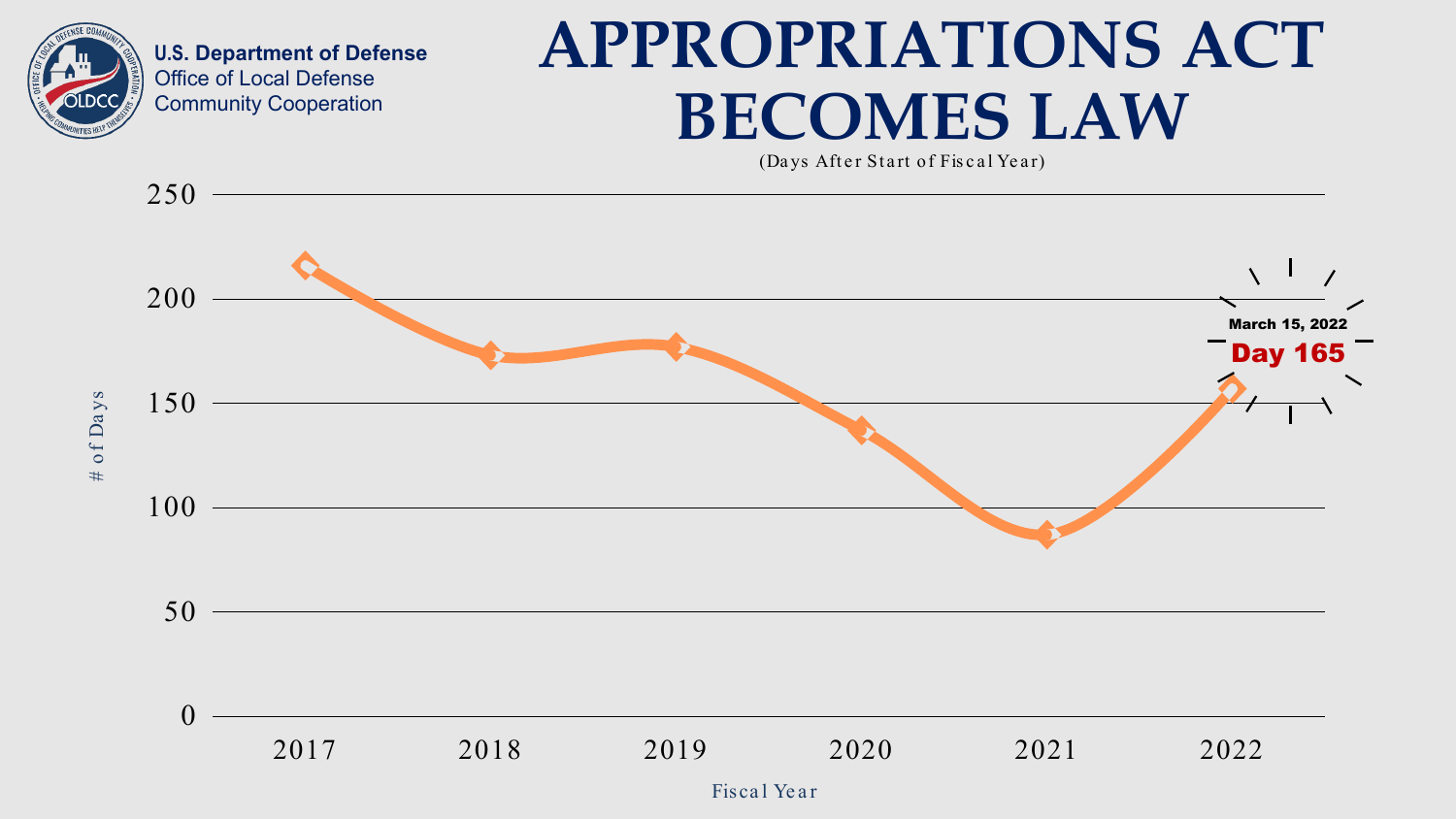

- + 40M for Defense
- Community Infrastruc Pilot Program
- $\cdot$  + \$5M for Noise Mitig until FY23 – new aircra
- + \$30M for Defense Manufacturing Comm Support
- $\cdot$  + \$20M restore defense wide review reduction

- + \$25M for Defense Community Infrastructure Pilot Program
- + \$75M for Noise Mitigation until FY25; rescinds \$50M from FY21, rotary aircraft
- +\$25M for Defense Manufacturing Community Support
- + \$300M for Public Schools on Military Installations – Federal Prevailing Wages
- Add \$3M for Personnel

### SAC Mark

# **FY22 Congressional Activity**

### FY22 President's Budget Request **Appropriations Committee Bills** Authorization Act



### **HAC Mark**

|           | • Authorizes \$104.6M                              |
|-----------|----------------------------------------------------|
| ture      | +\$15M for Defense Community                       |
|           | Infrastructure Program                             |
| ation     | +\$3M for personnel increase<br>$\overline{O}$     |
| aft       | • Clarification as a field activity, not OSD       |
|           | • Construction of installation resilience projects |
| unity     | • Report on noise mitigation and AICUZ from DoD    |
|           |                                                    |
| nse       |                                                    |
| <b>IS</b> |                                                    |
|           |                                                    |
|           |                                                    |
|           |                                                    |
|           |                                                    |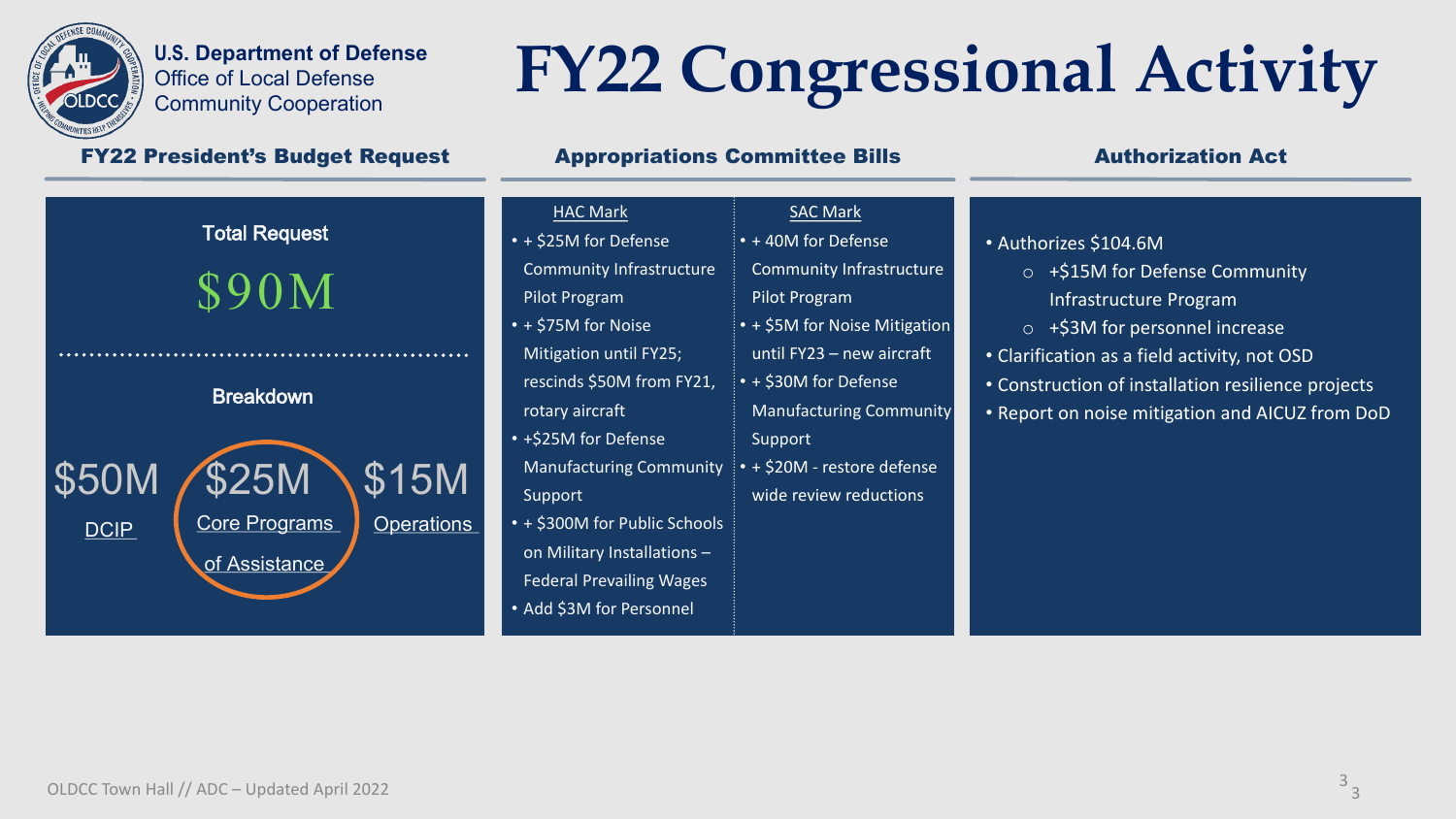

# **FY22 Final Appropriation**

### FY22 President's Budget Request **Appropriations Act** Authorization Act

- Authorizes \$104.6M
	- o +\$15M for Defense Community Infrastructure Program
	- o +\$3M for personnel increase
- Clarification as a field activity, not OSD
- Construction of installation resilience projects
- Report on noise mitigation and AICUZ from DoD

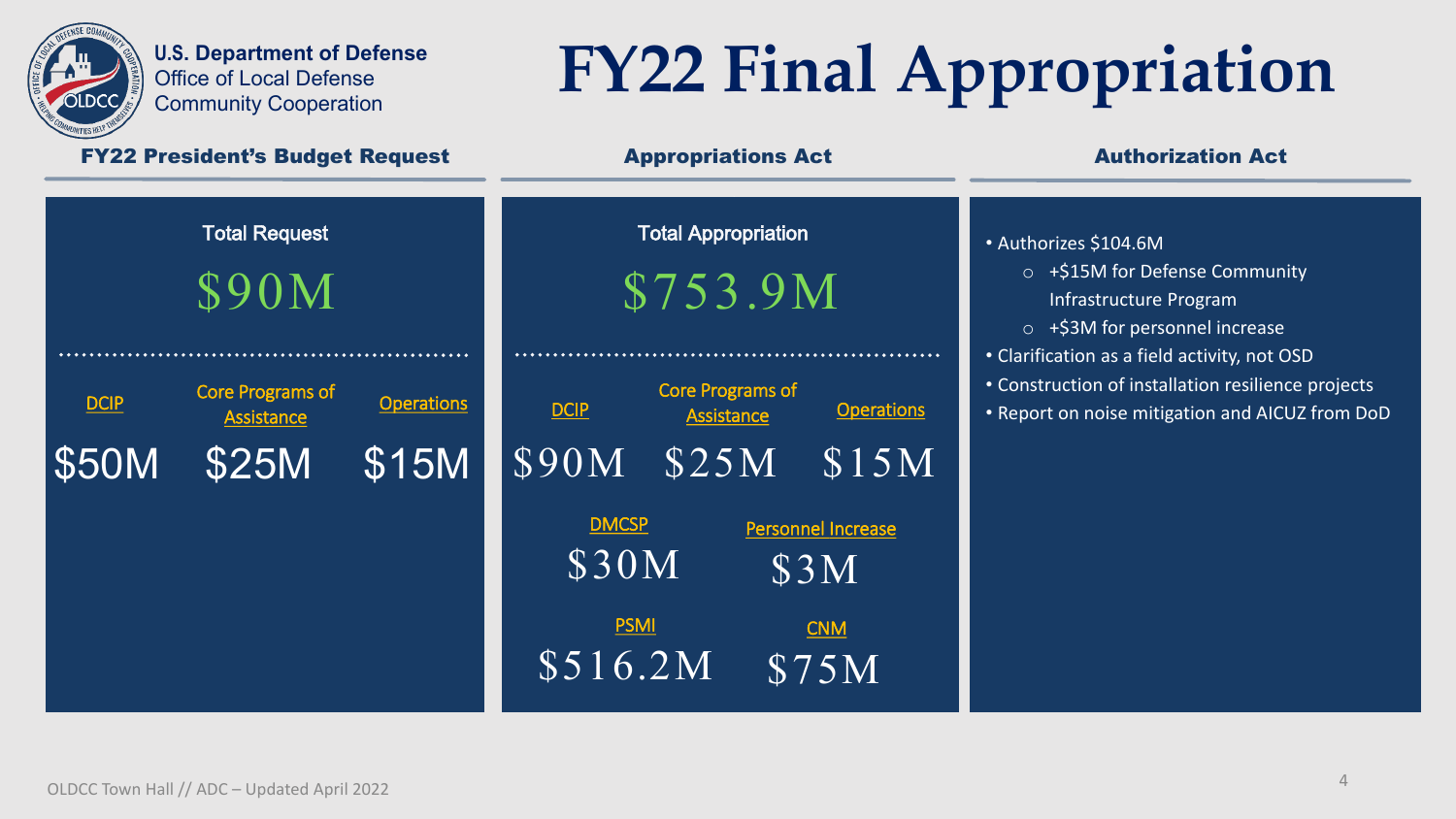

(In Millions)

# **Notional FY22 Spend Plan Based on Actual Appropriations**



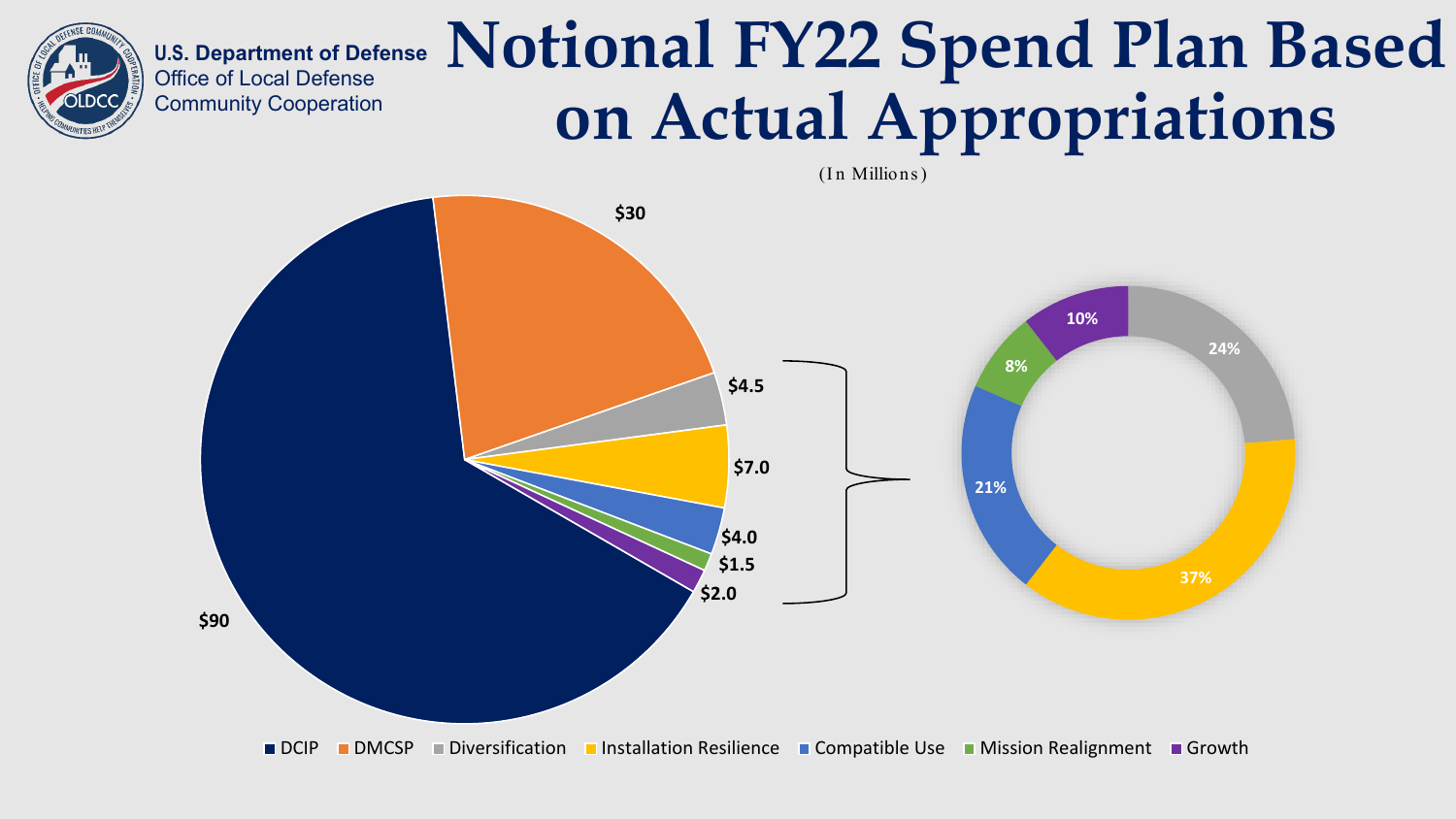

 **Competitively Selected Projects Delivering: military value, resilience, and military family quality of life**

- Notice of Funding Opportunity to be published later this fiscal year
- Expect effort to be materially the same as FY21
- FY22 Appropriated Funding: \$90M
- 90 days to prepare proposal
- "Construction ready"- careful review of National Environmental Policy Act actions, availability of other Federal and non-Federal contributions (not for shopping), permitting
- Ability to move past invited applicants where an application changes a proposal's merits



## **Defense Community Infrastructure Pilot Program**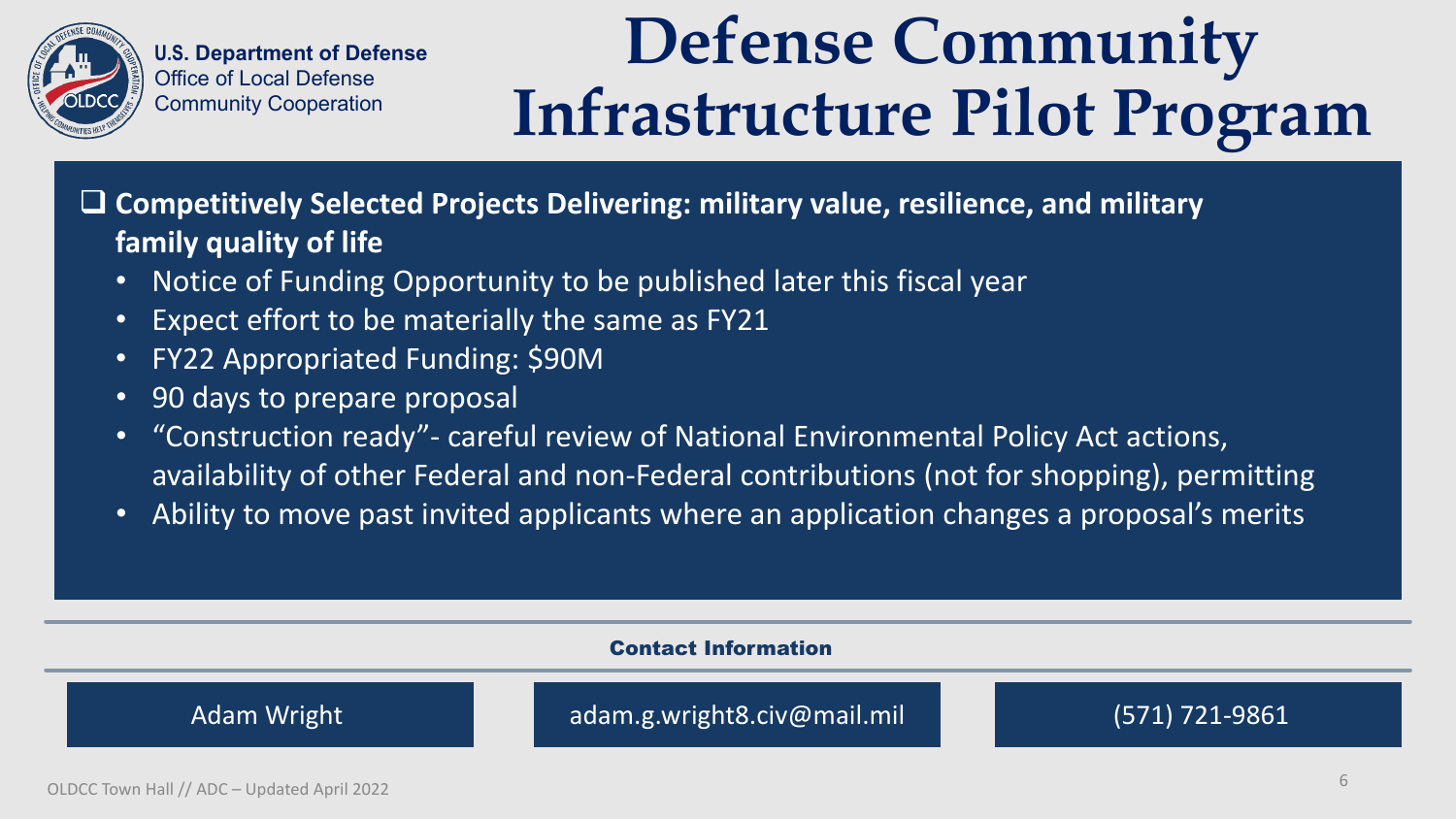

 **Competitively selected investments in critical skills, facilities, research and development, and small business support in order to strengthen the national security innovation and manufacturing base**

- Notice of Funding Opportunity to be published this month
	- $\checkmark$  Prioritize biotechnology, hypersonics, kinetic capabilities, energy storage and batteries, castings and forgings, microelectronics, and ship building
- Expand pool of eligible consortia (designation as Mfg Community then invited to apply for funds)
- FY22 Appropriated Funding: \$30M
- 90 days to prepare proposal
- Ability to move past invited applicants where an application changes a proposal's merits



# **Defense Manufacturing Community Support Program**

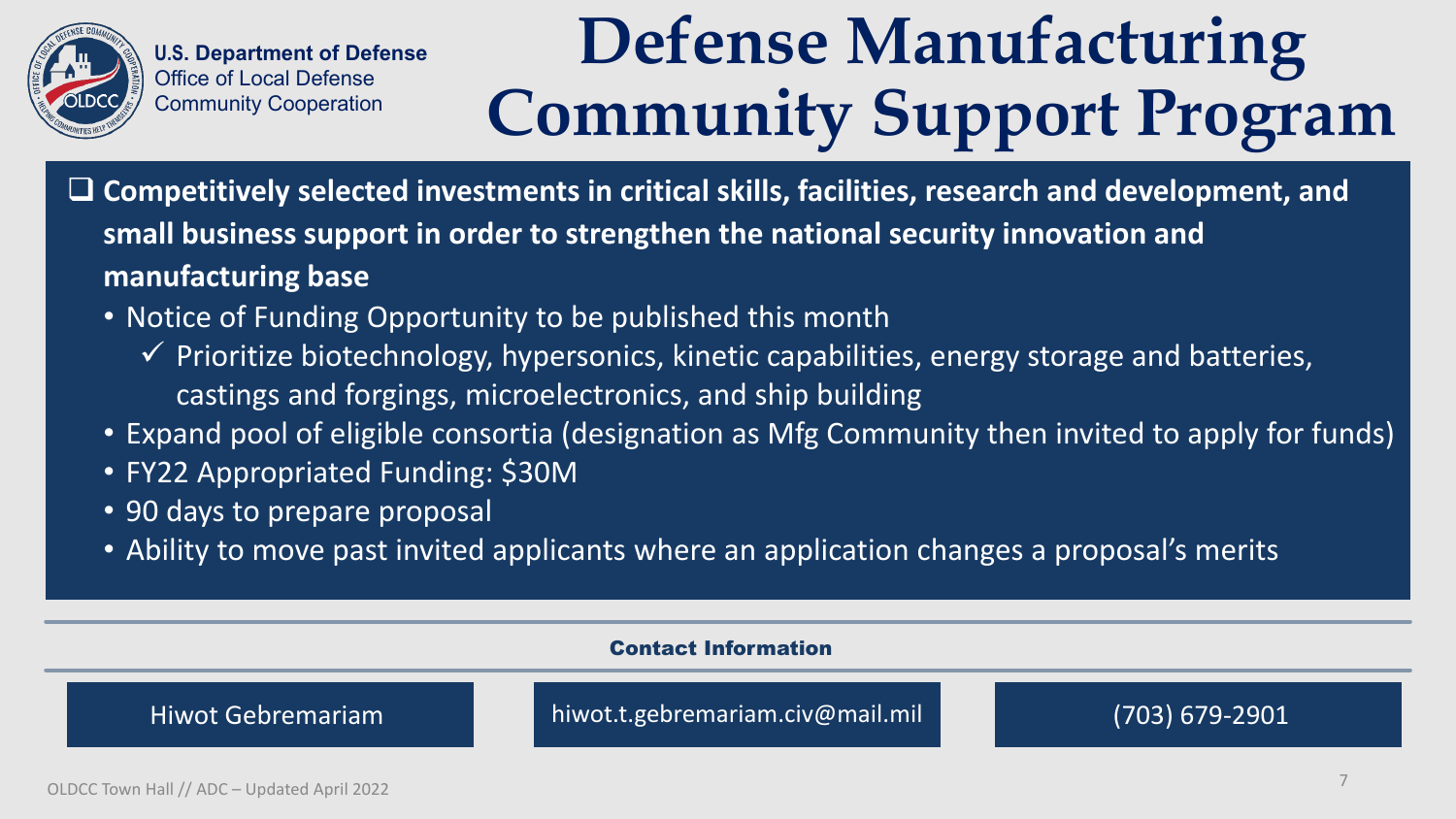



 **Understand defense dependencies, plan, and carry out what can be done to lessen their future vulnerabilities - modernize**

- Not just about looking to future non-Defense opportunities
- A Notice of Funding Opportunity to be published in later this fiscal year
- Opportunities to respond public services and investments to support industry and installation-based
- What happens if the Department pursues divestment of facilities, suppliers, maintenance contracts, etc?
- What happens if your local industry has to modernize to deliver the technology and innovation needed in the future



## **Economic Diversification**

- 
- 

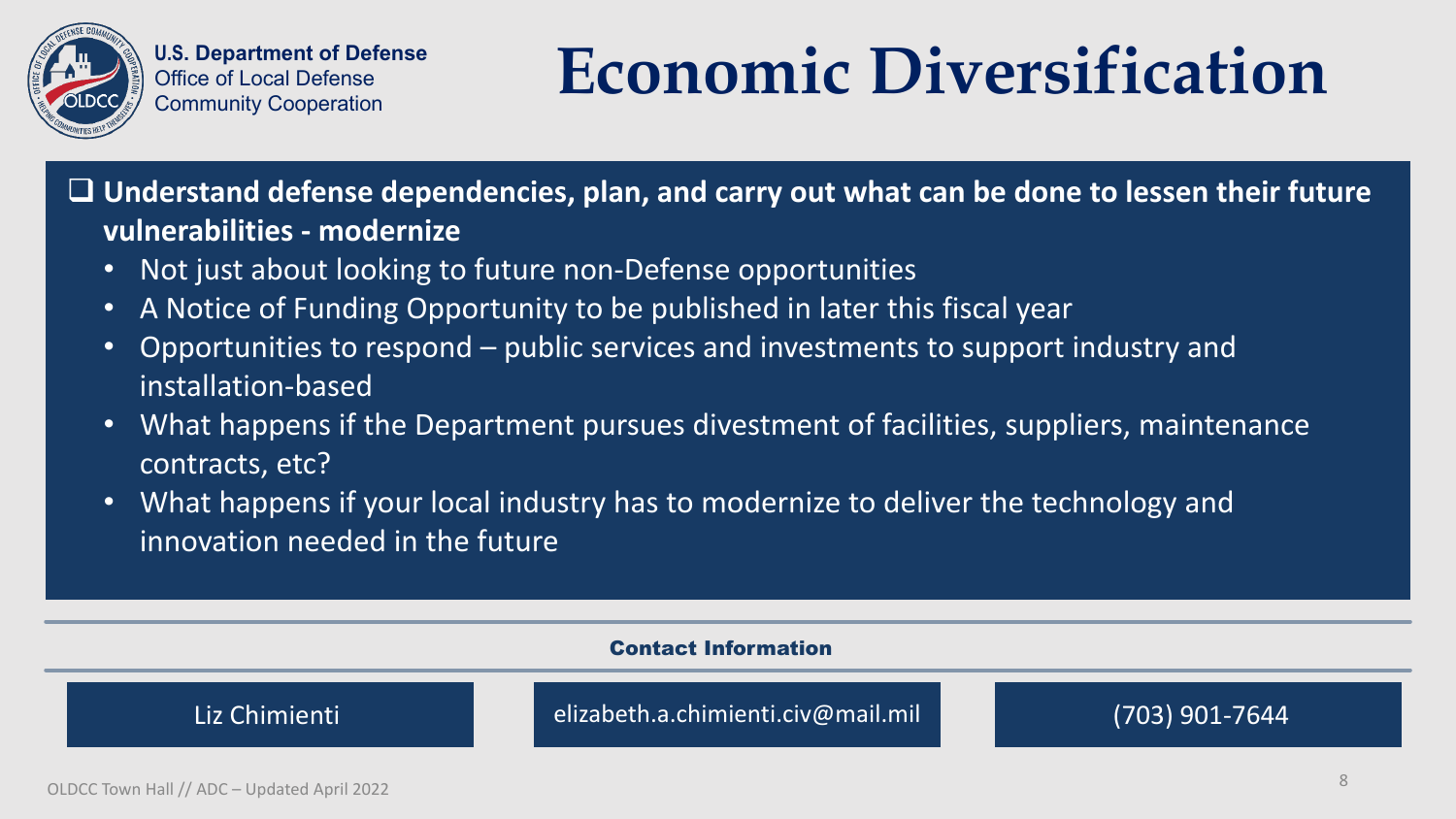

 **Assistance to State and communities to improve military installation resilience to mitigate impacts from climate and other threats**

- Notice of Funding Opportunity to be published in Spring
- Organize and plan to respond to installation utility vulnerabilities, transportation access, wildfire risk/mitigation
- Department priorities
- Installation energy resiliency and overall master plans
- New authority to include construction of projects being translated for execution



Margit Myers margit.a.myers.civ@mail.mil (703) 901-7622

## **Installation Resilience**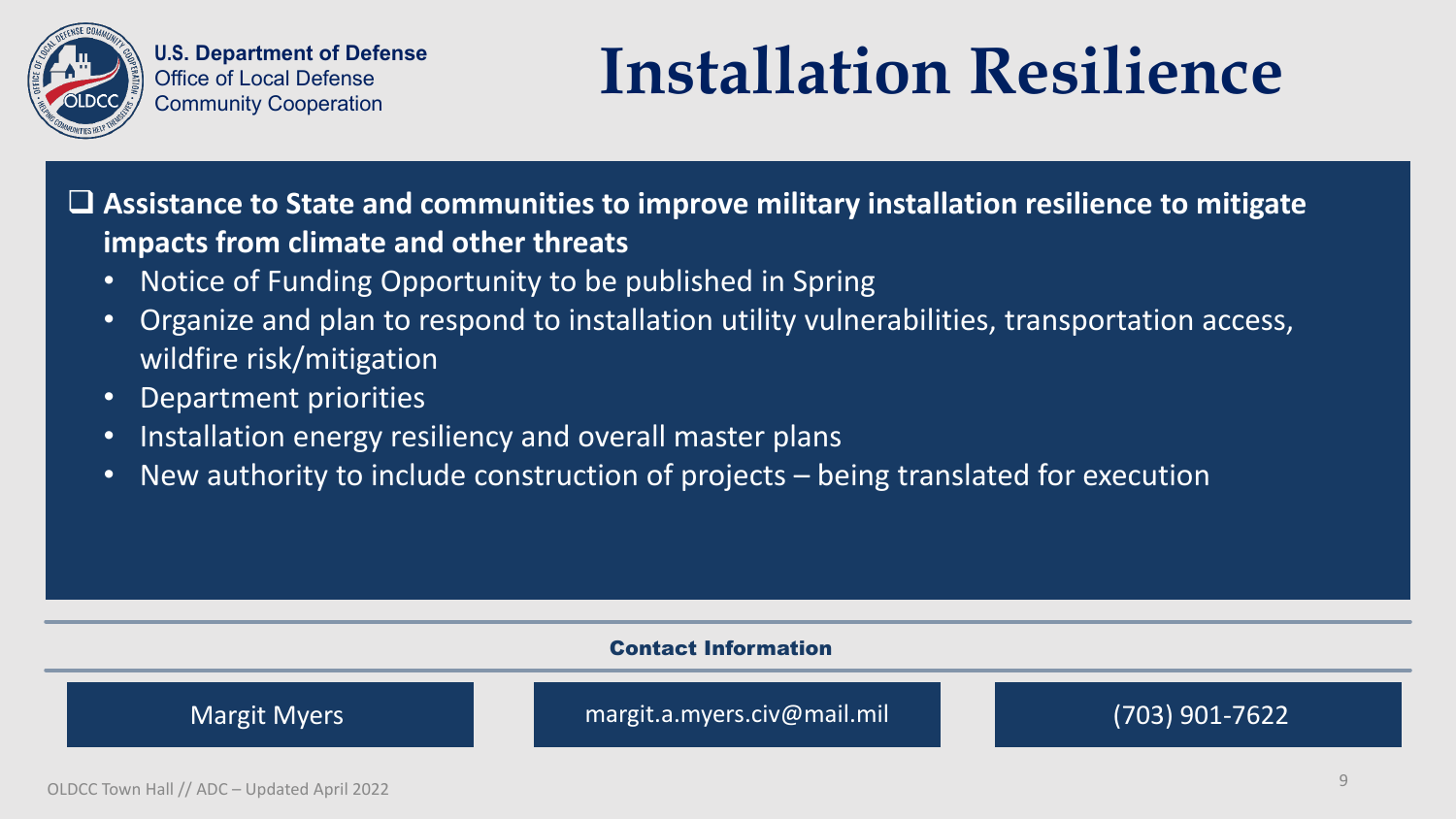

 **Local Education Agency Responses to Condition and Capacity Deficiencies per the DEPSEC 2019 Priority List**

- Approximately \$2.5B appropriated through FY 2022 respond to local school deficiencies  $\checkmark$  benefiting over 18,000 military-connected children annually
- Incorporating E.O. and 0-net carbon into program execution
- Drafting invitations to Local Educational Authorities to start preparing proposals based on enacted appropriation (\$516M)
	- √ #51 Coral Academy Charter, Nellis AFB, NV; #52 Nimitz Elementary, JB Pearl Hickam, HI; #53 Morris Hill Elementary, Fort Riley, KS; #54 Lehua Elementary School, JB Pearl Hickam, HI; #55 L. Mendel Rivers Elementary School, Altus Air Force Base, OK; #56 North Terrace K-8 School, Camp Pendleton, CA; and, #57 Pierce elementary School, NAWS China Lake California



## **Public Schools on Military Installations**